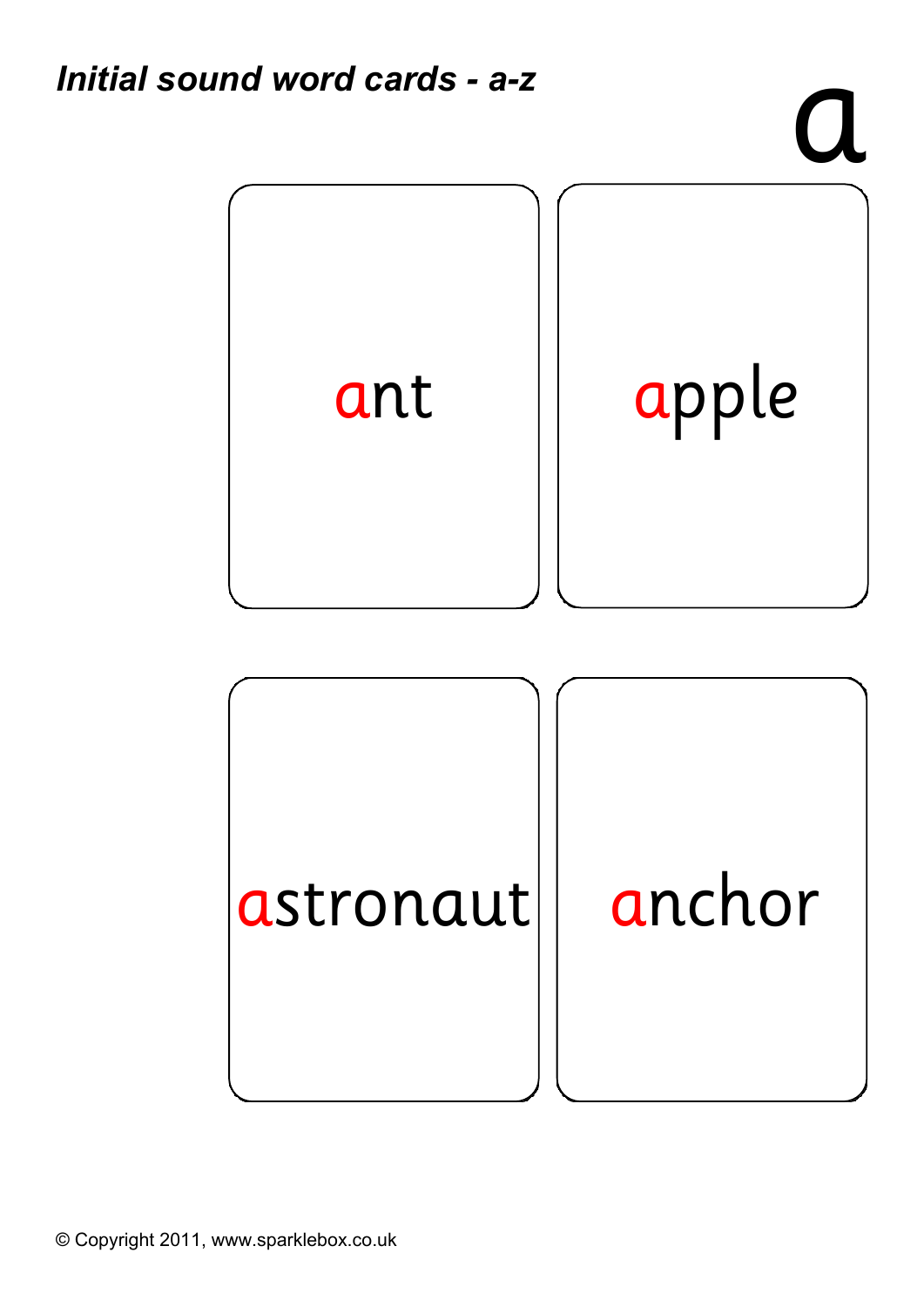

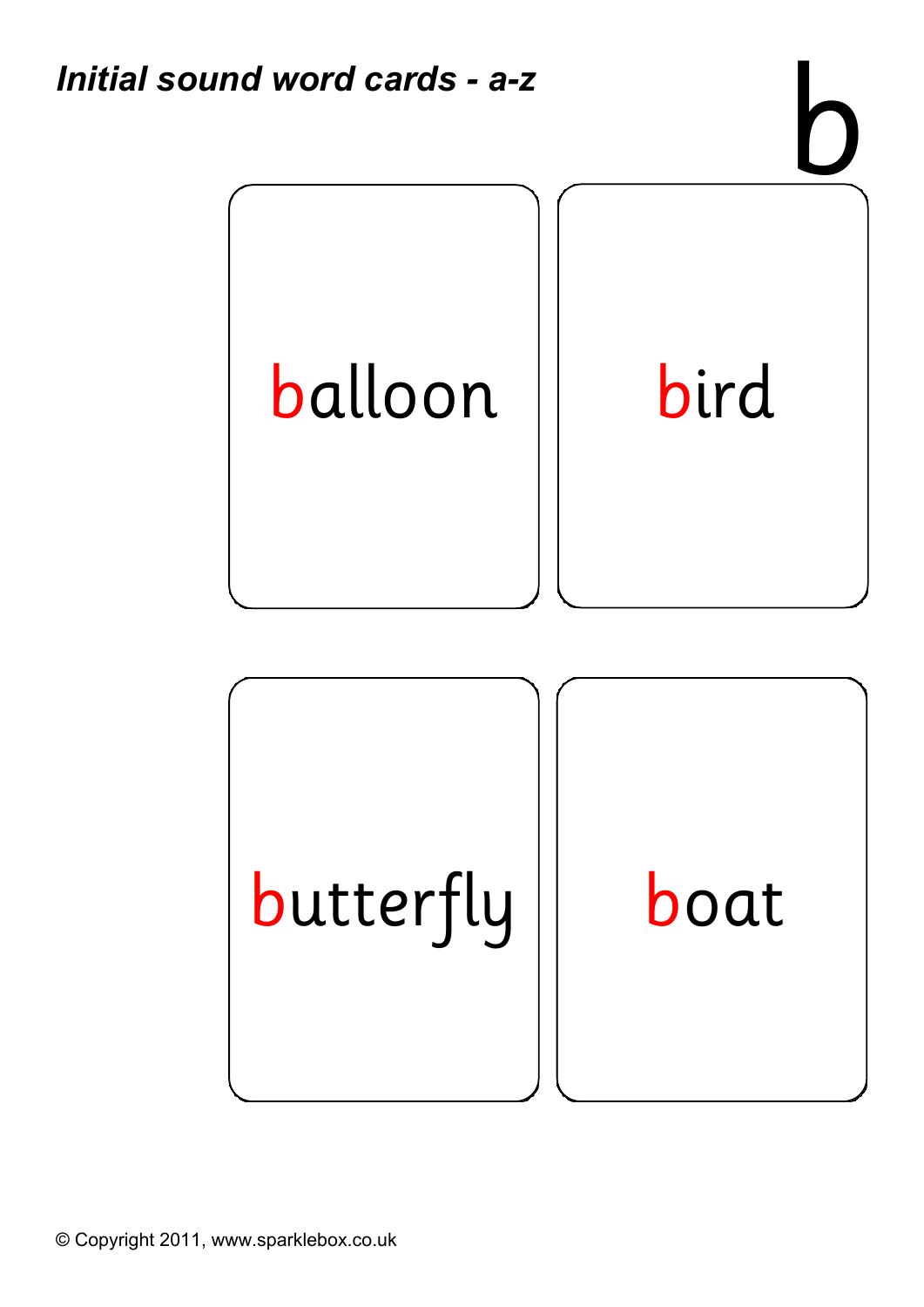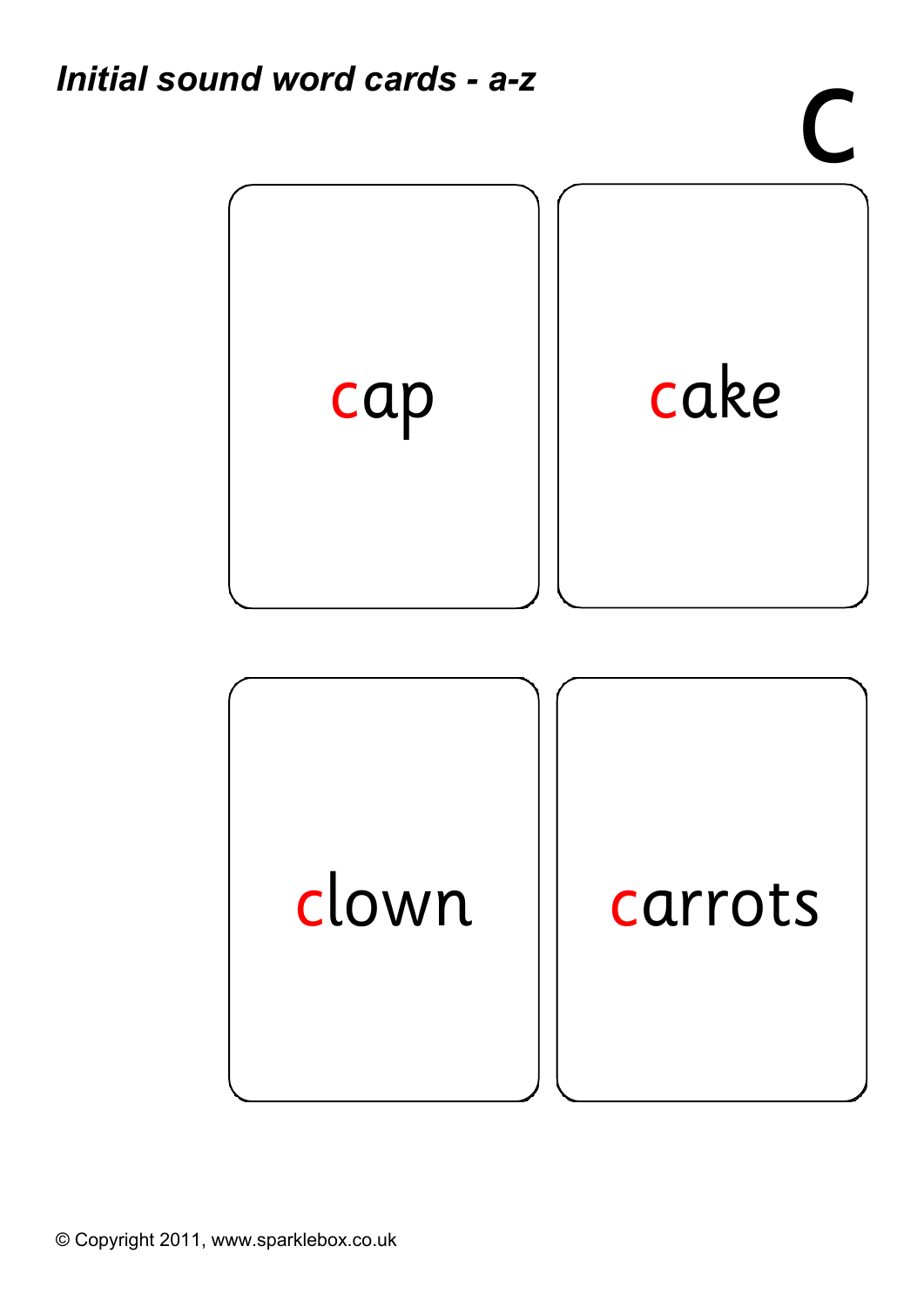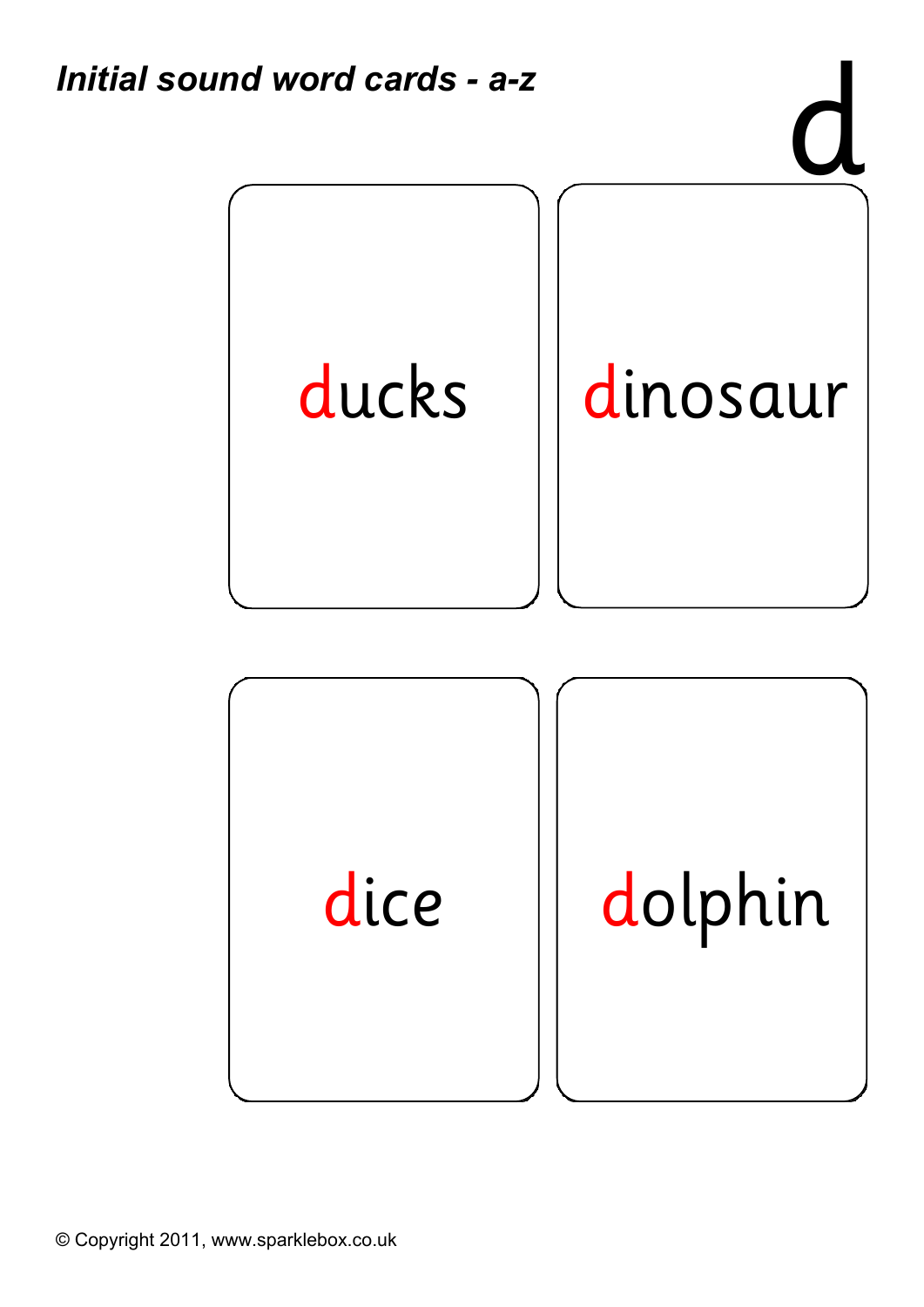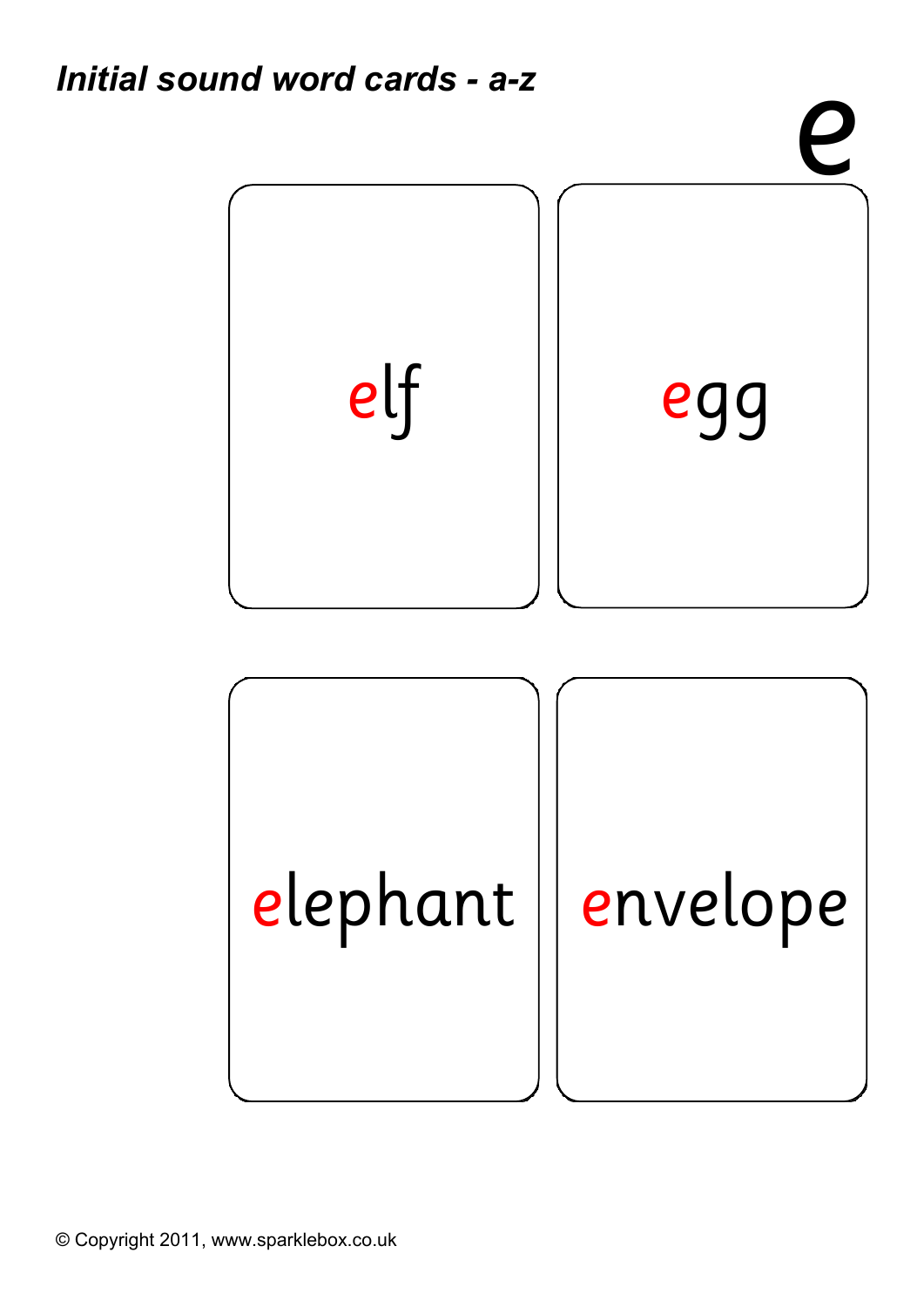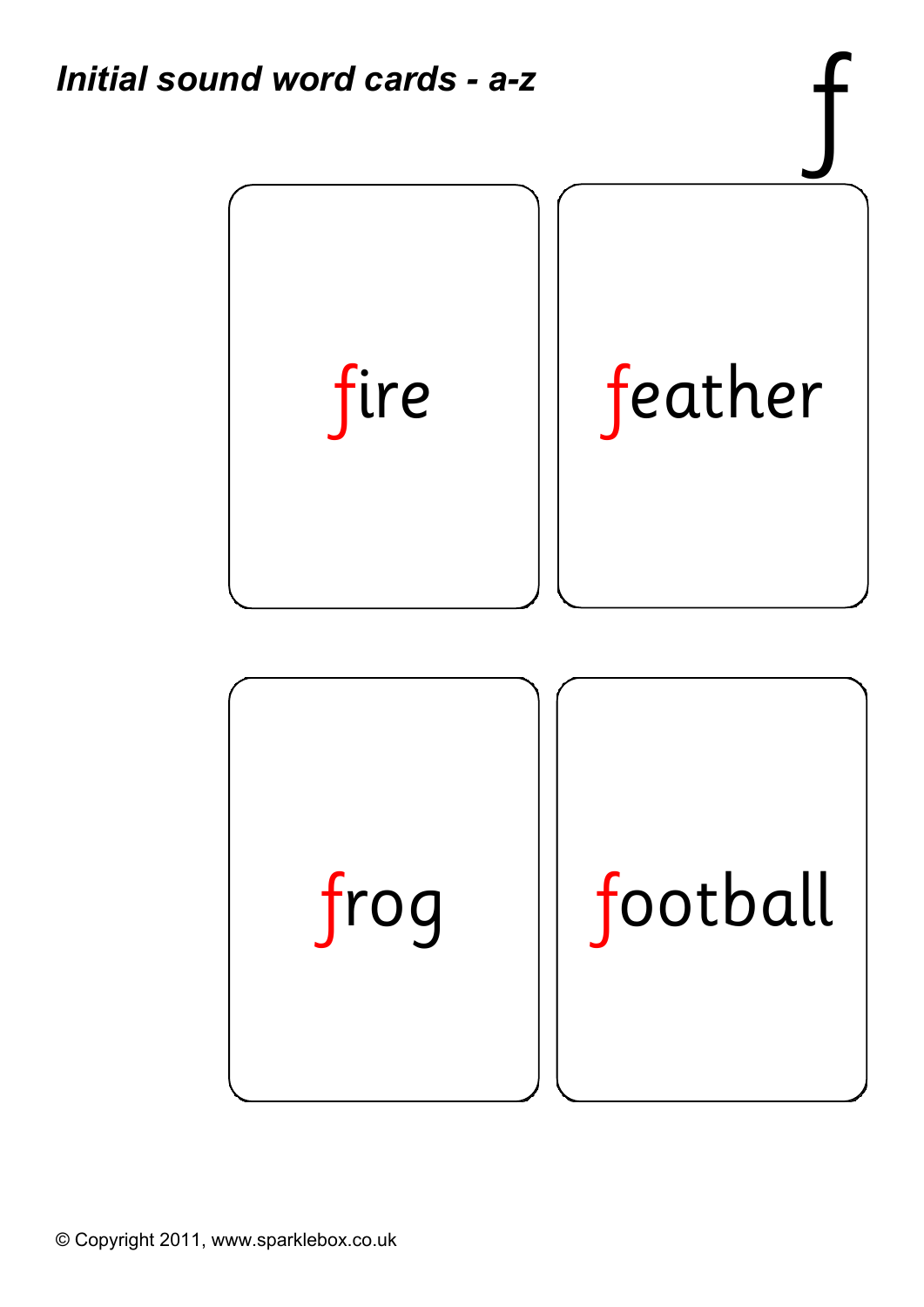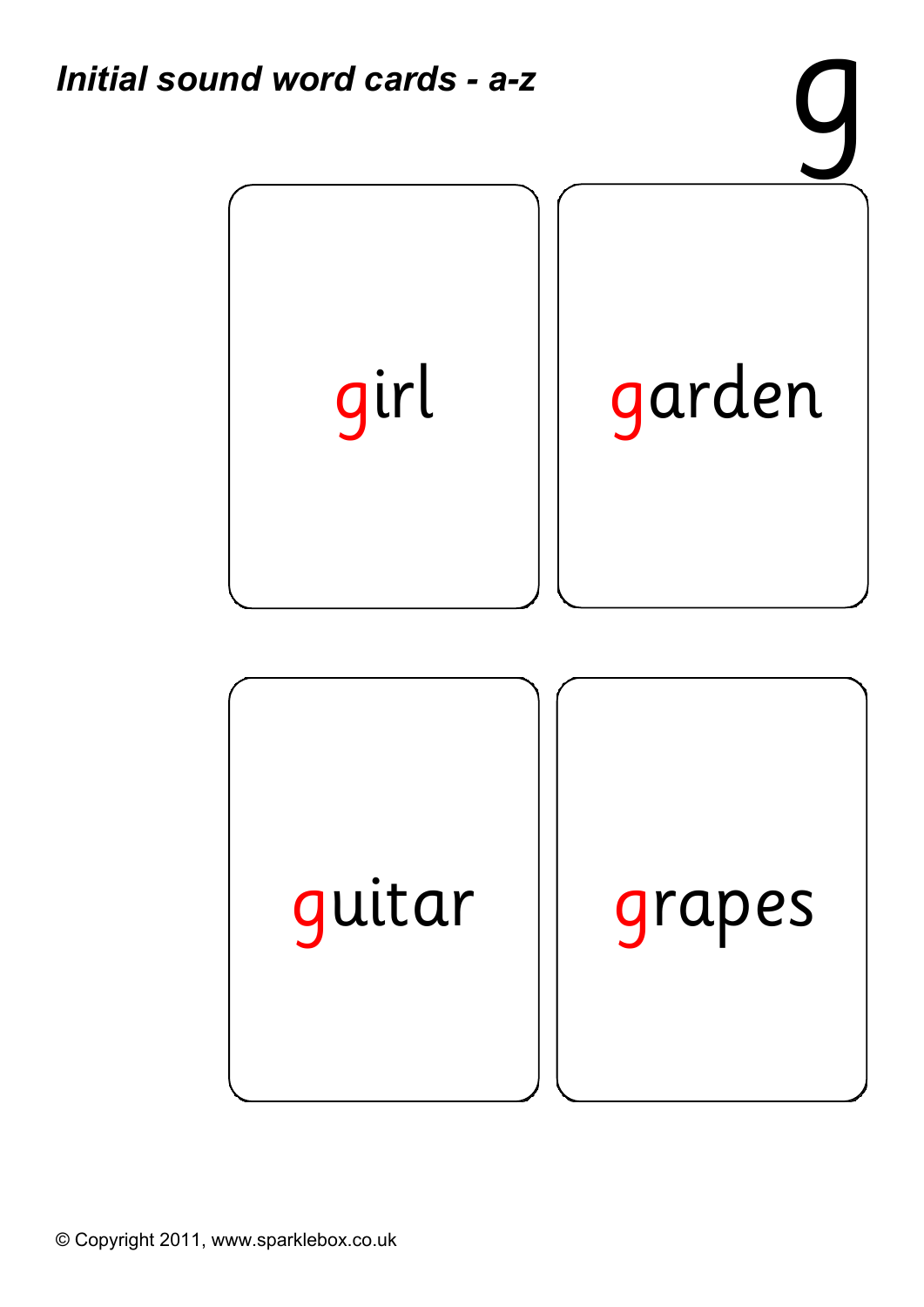

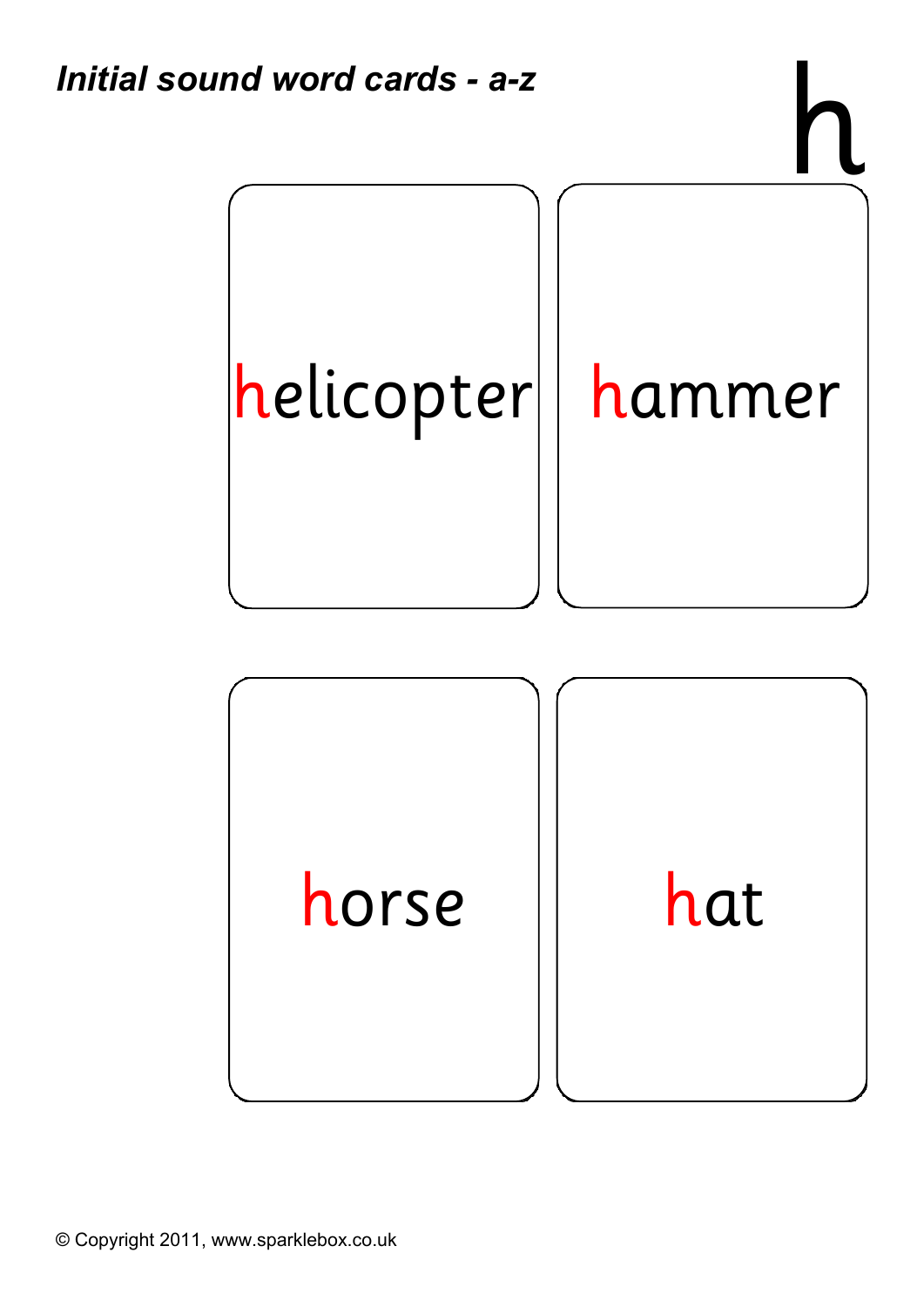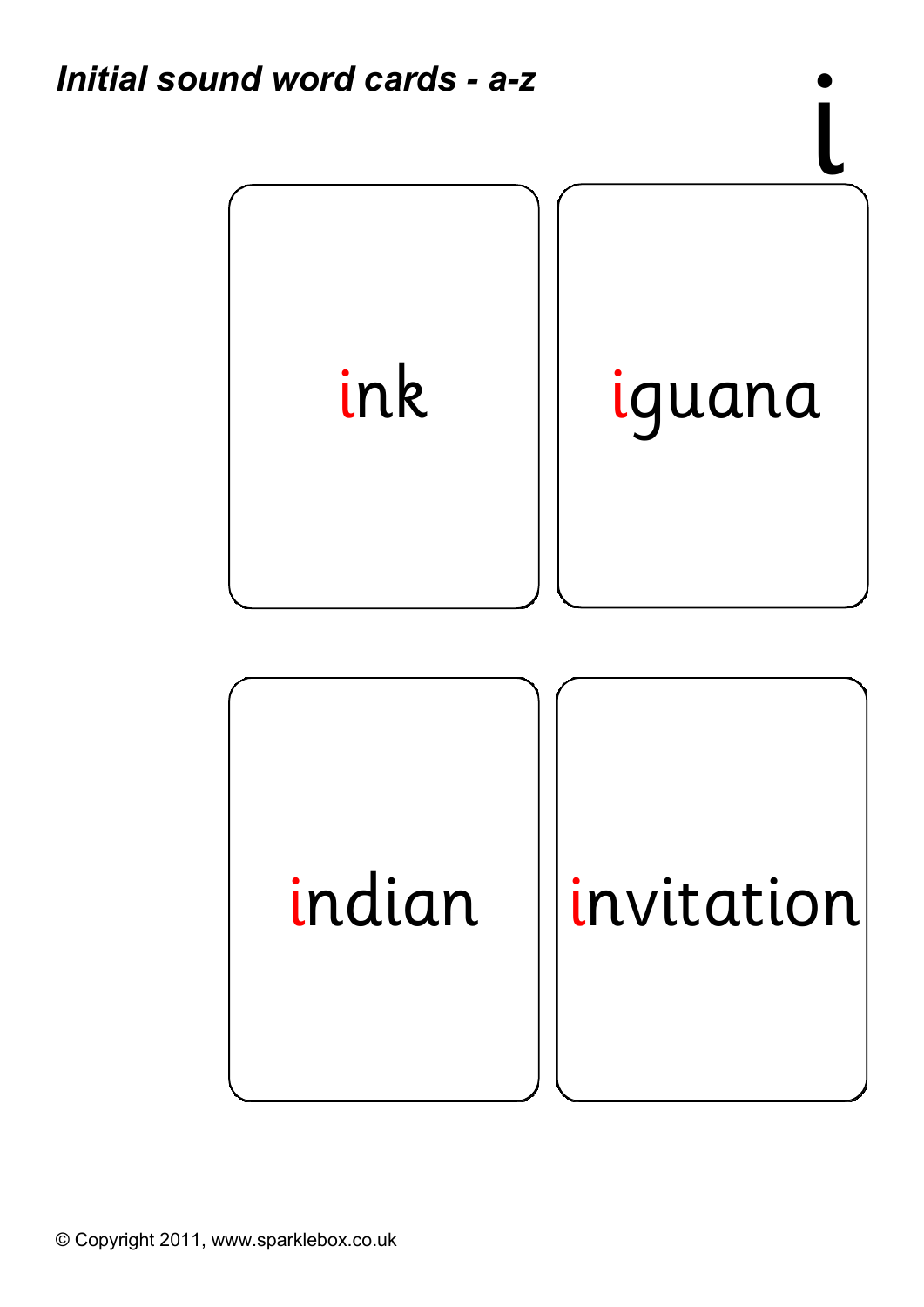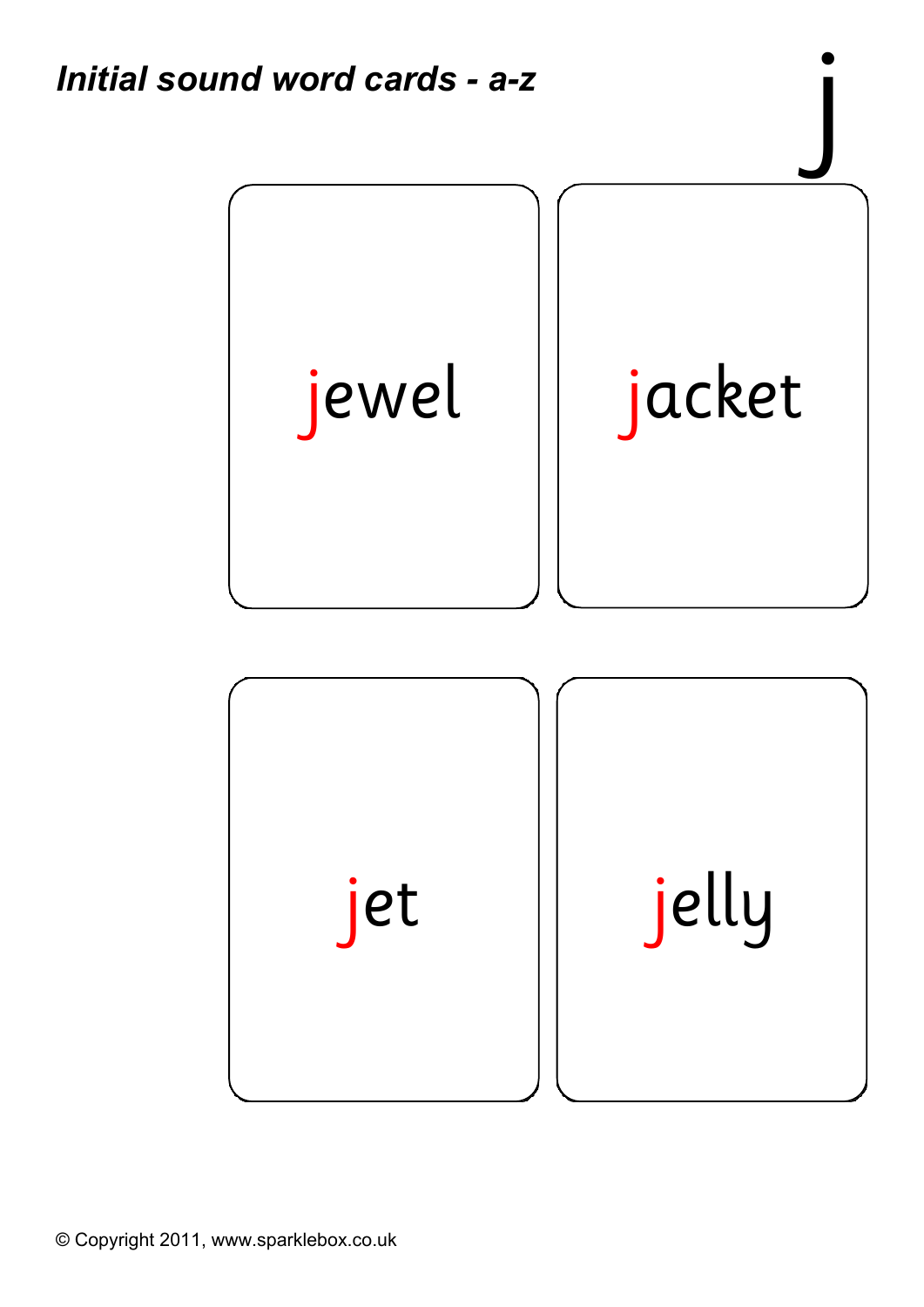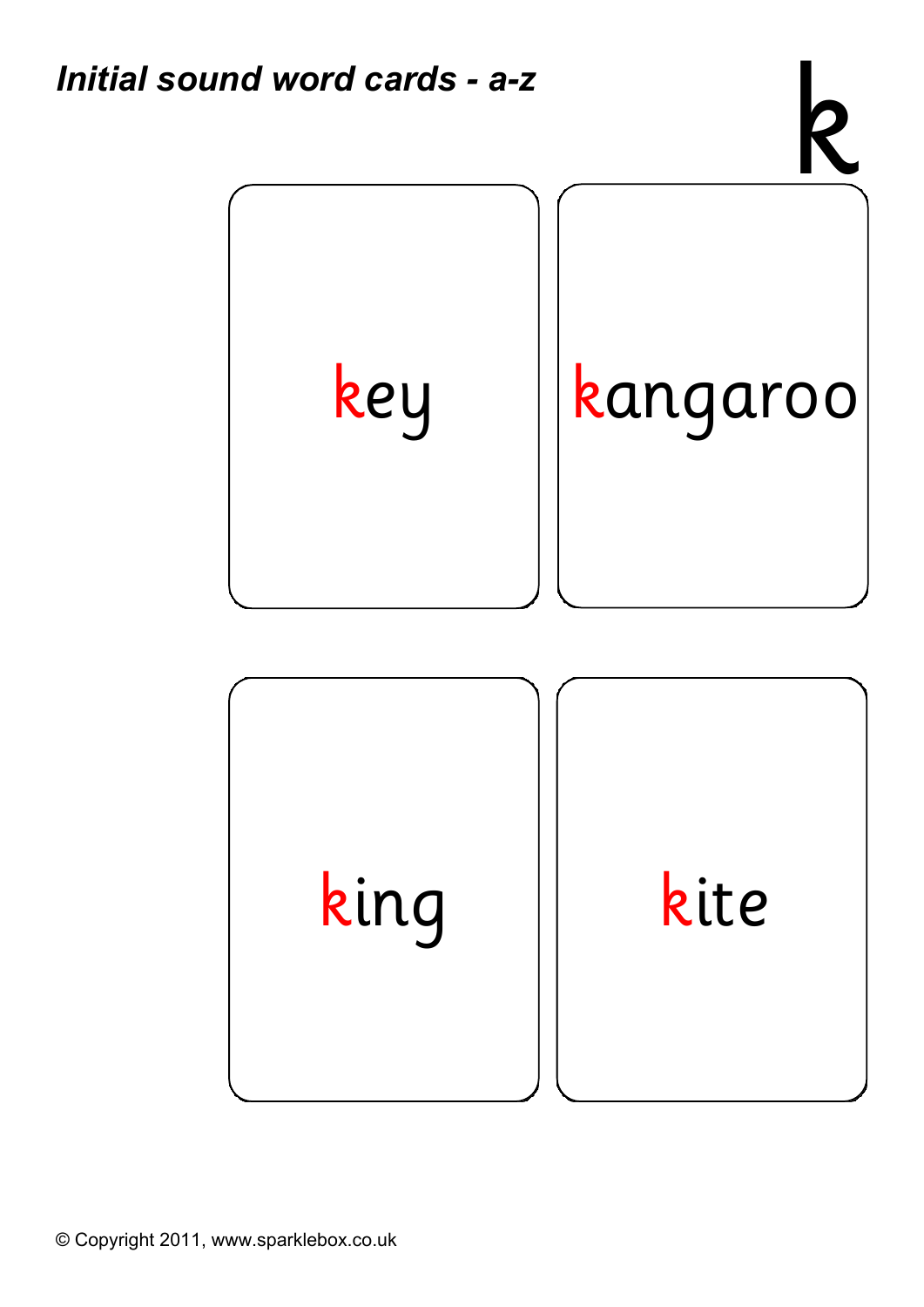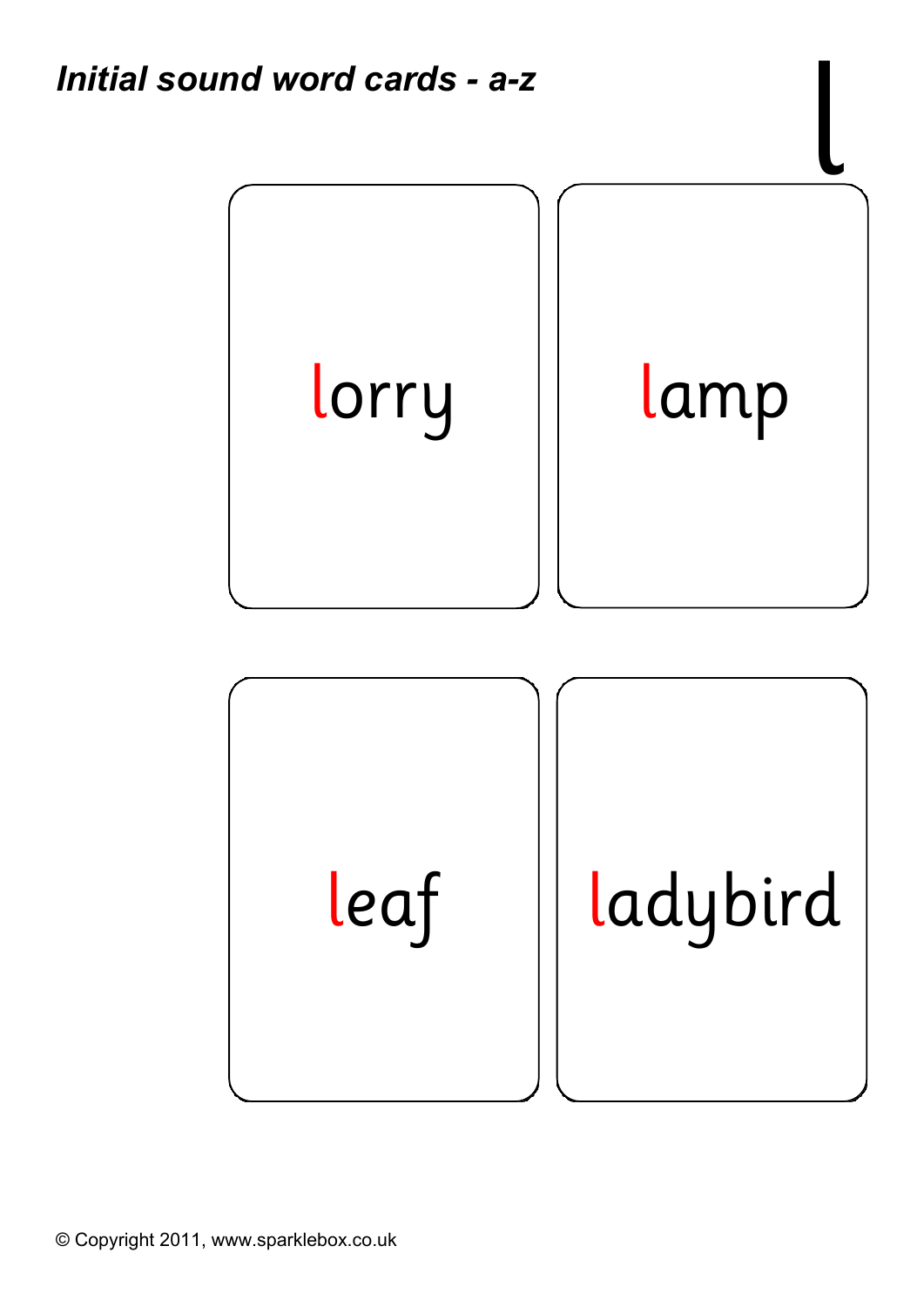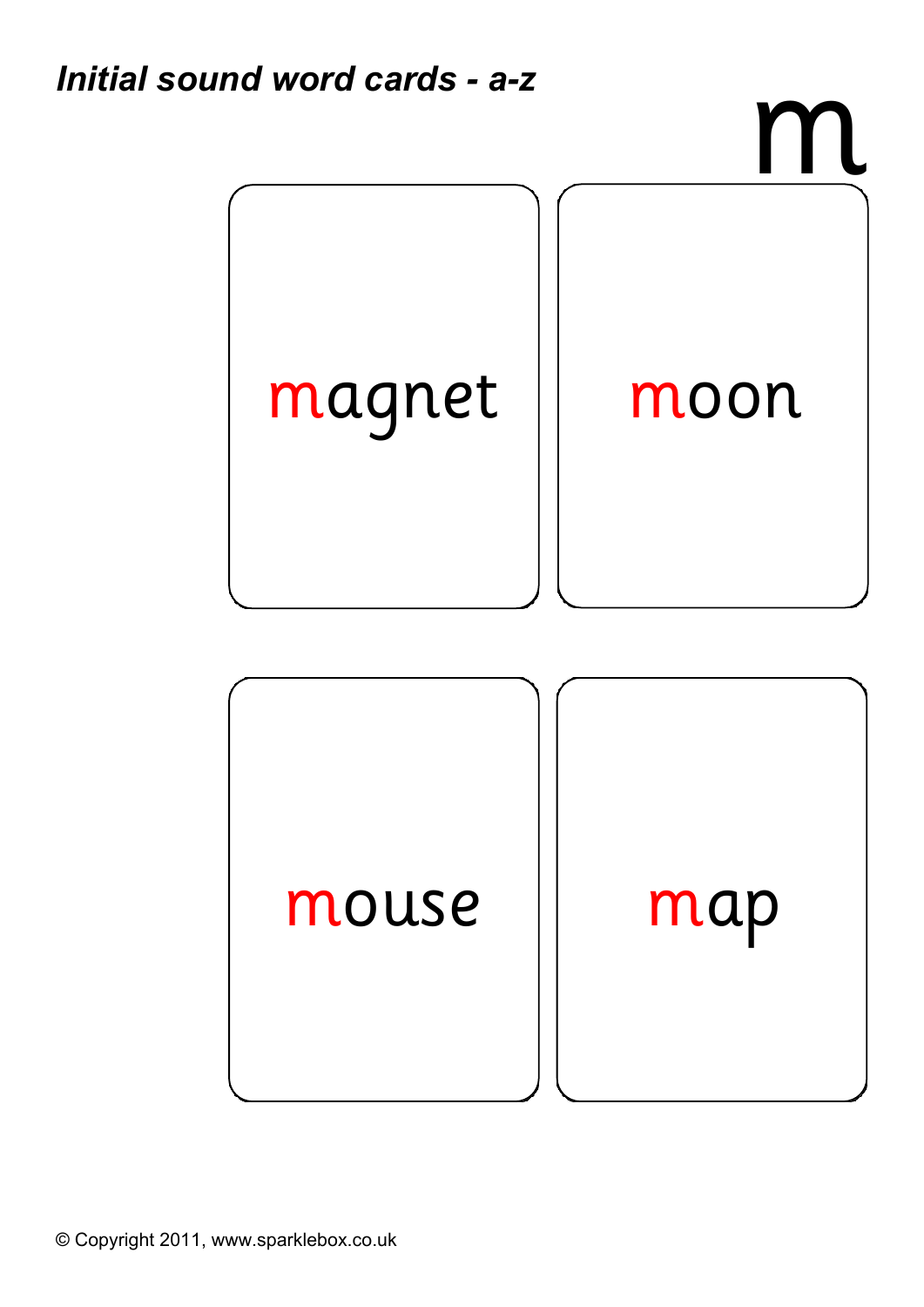

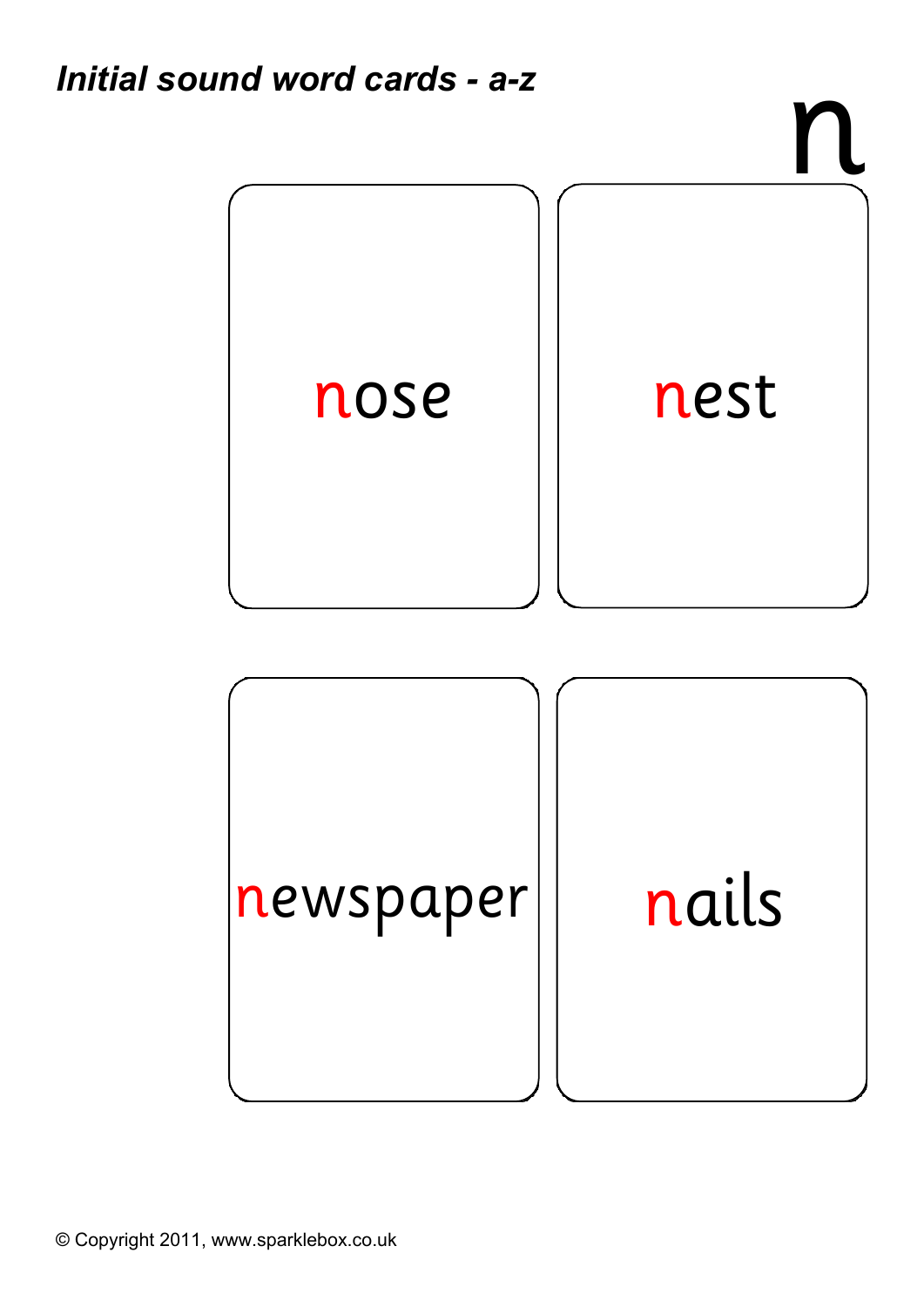

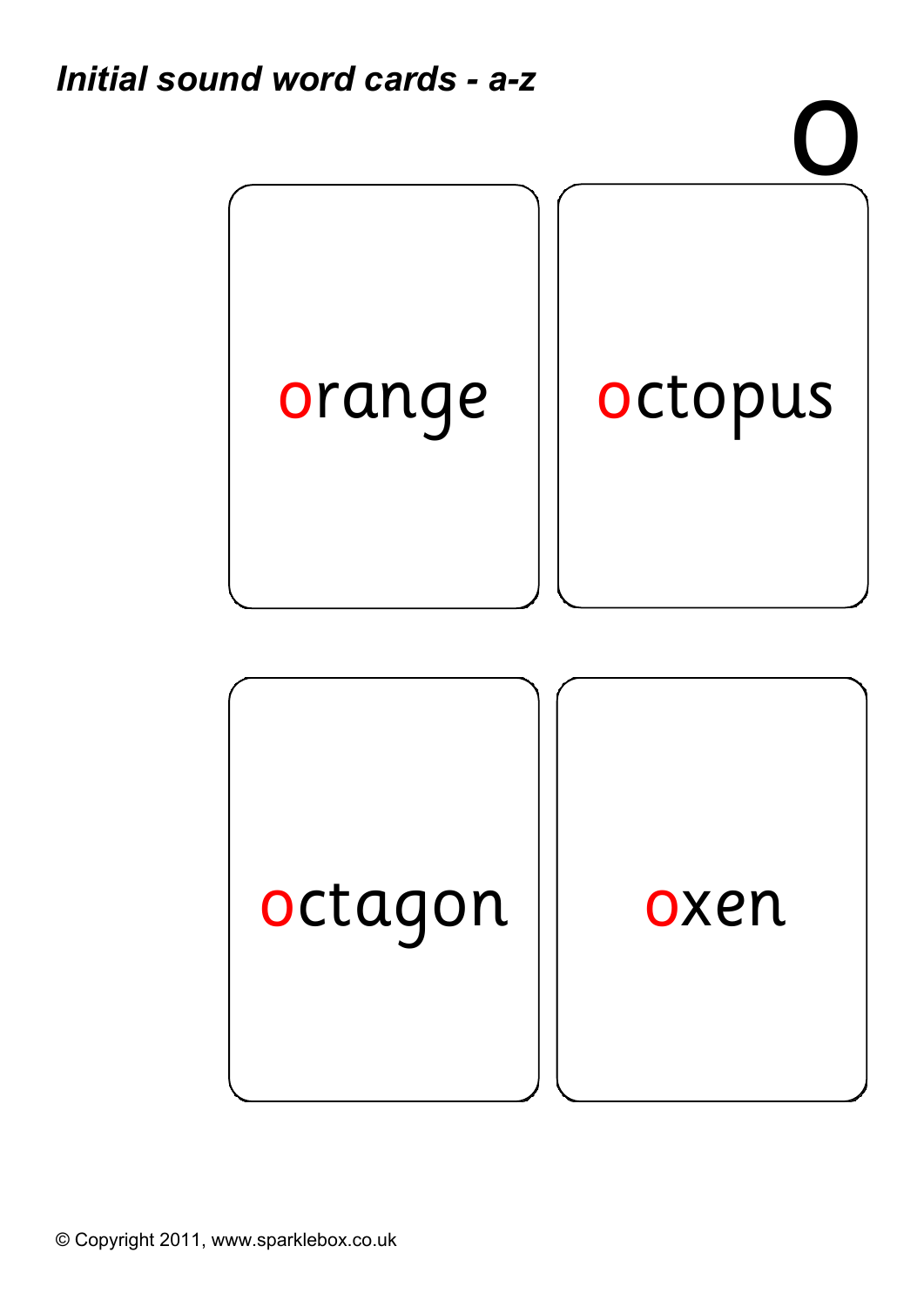

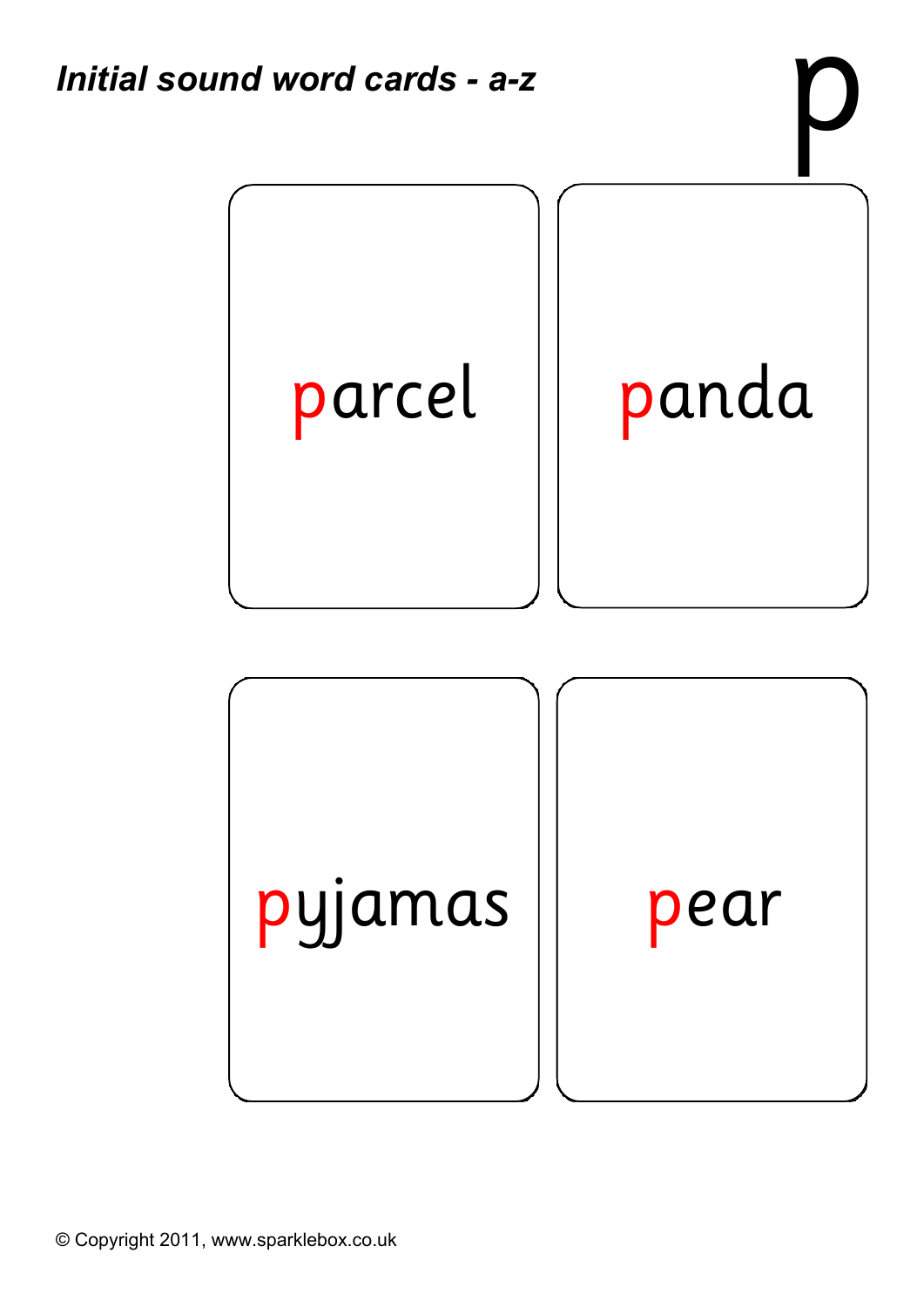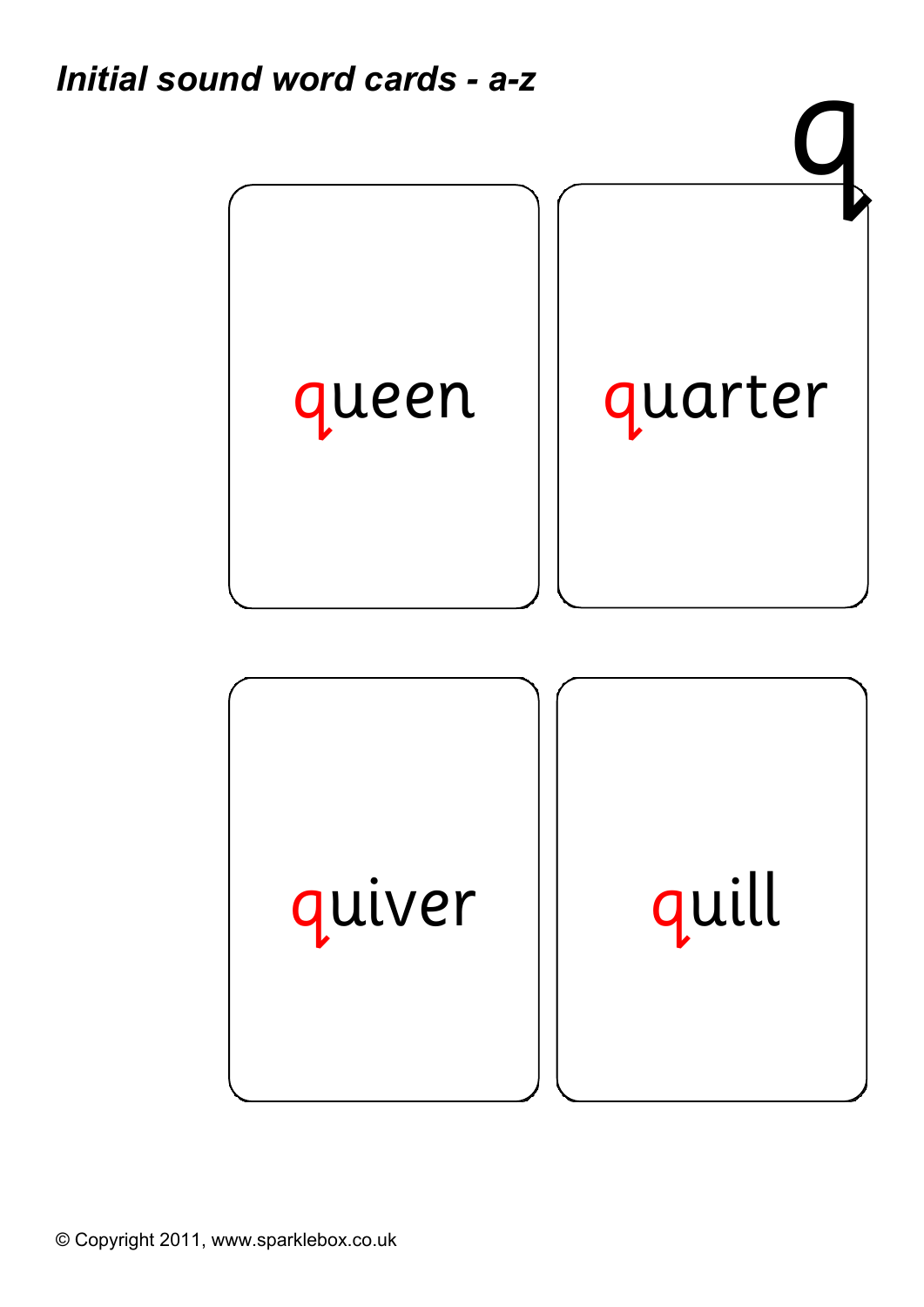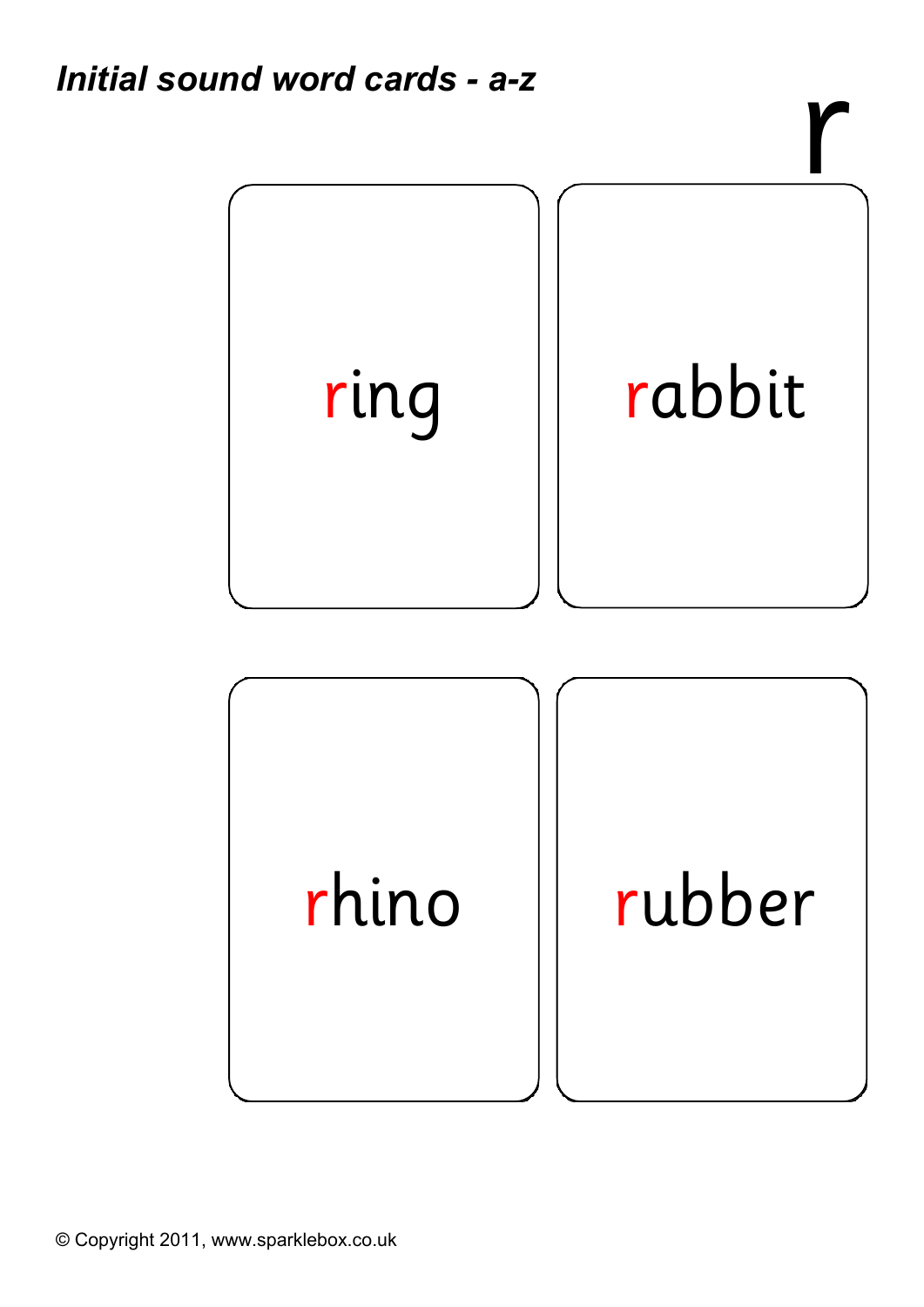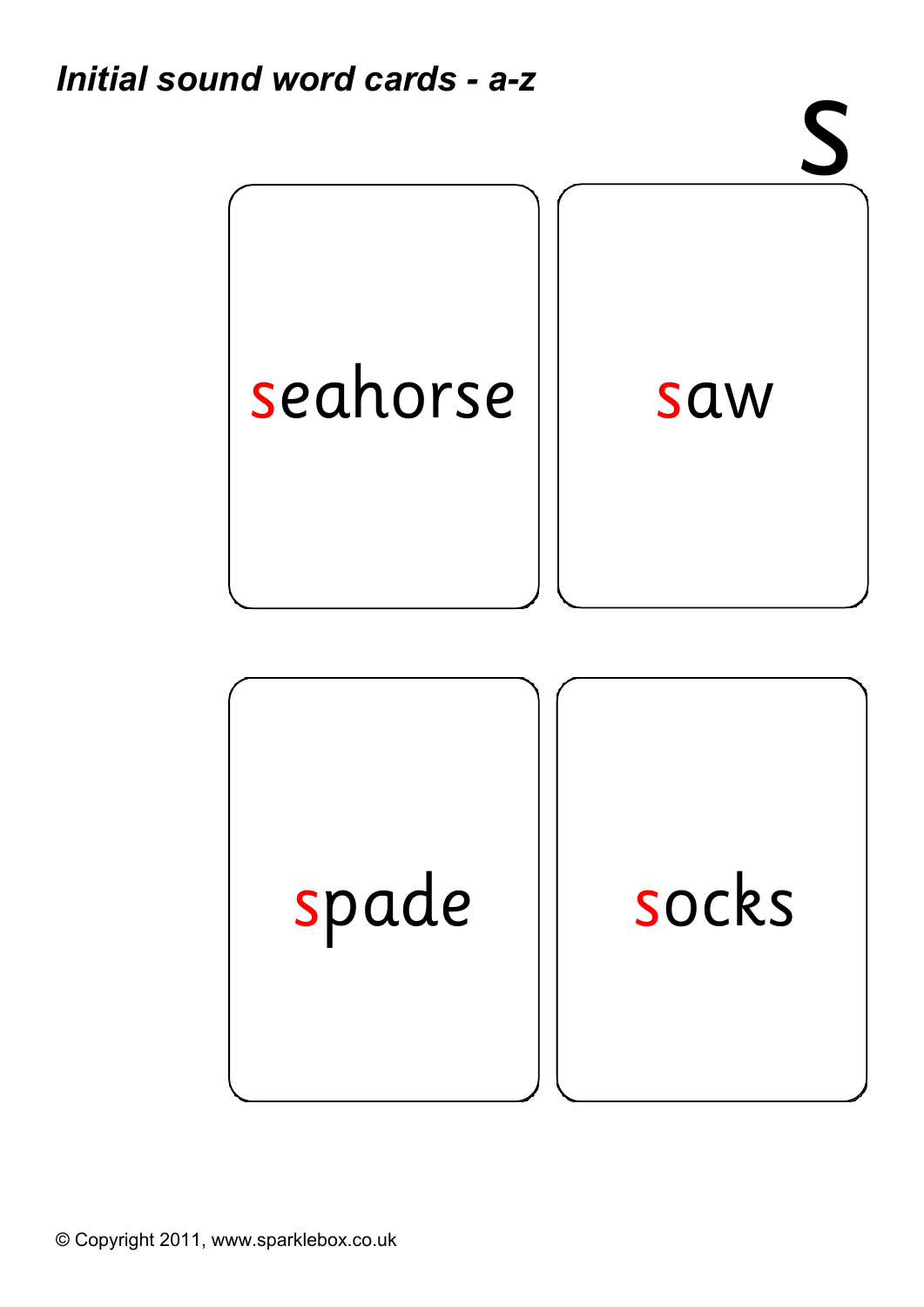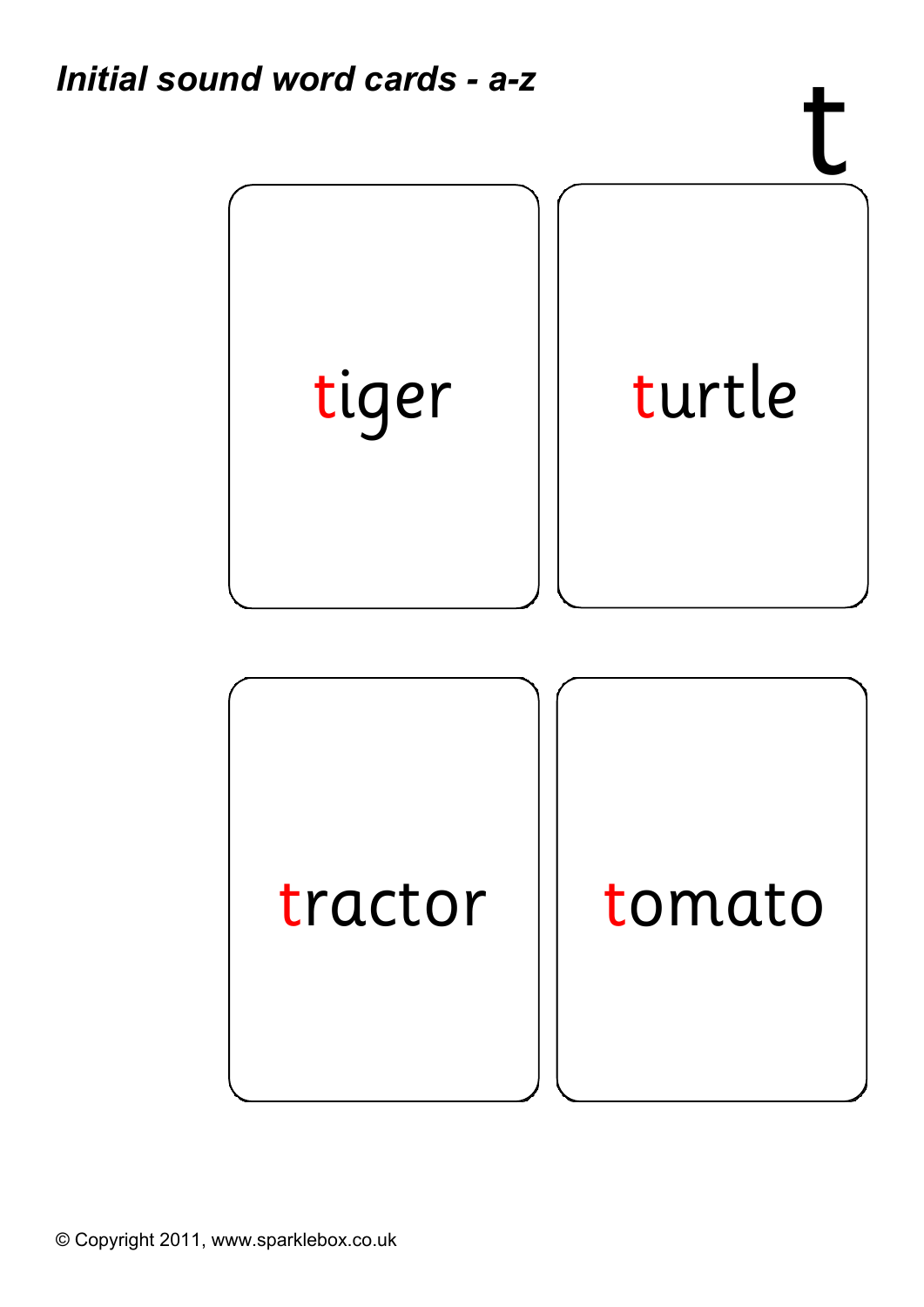![](_page_20_Picture_1.jpeg)

![](_page_20_Picture_2.jpeg)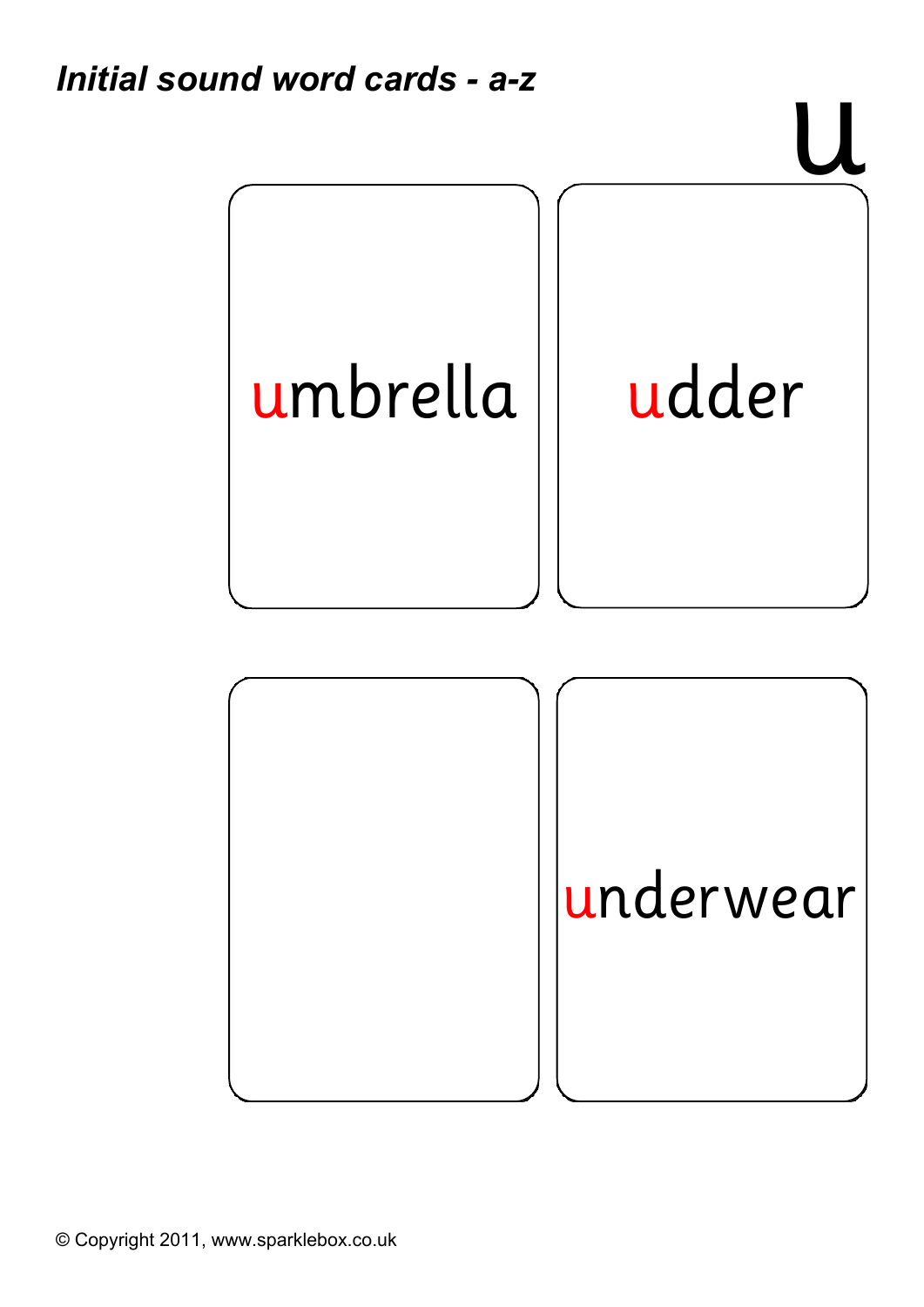![](_page_21_Picture_1.jpeg)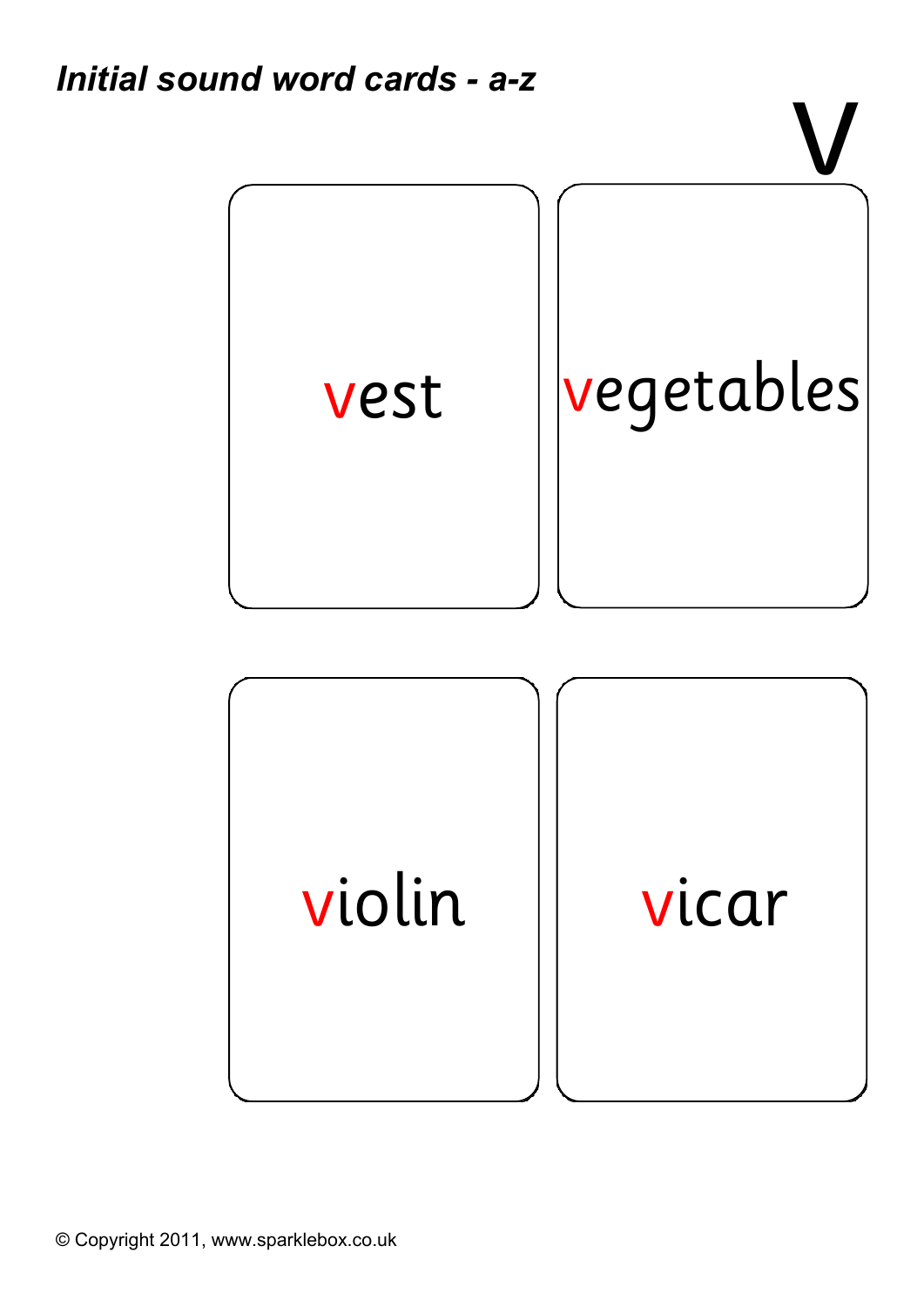![](_page_22_Picture_1.jpeg)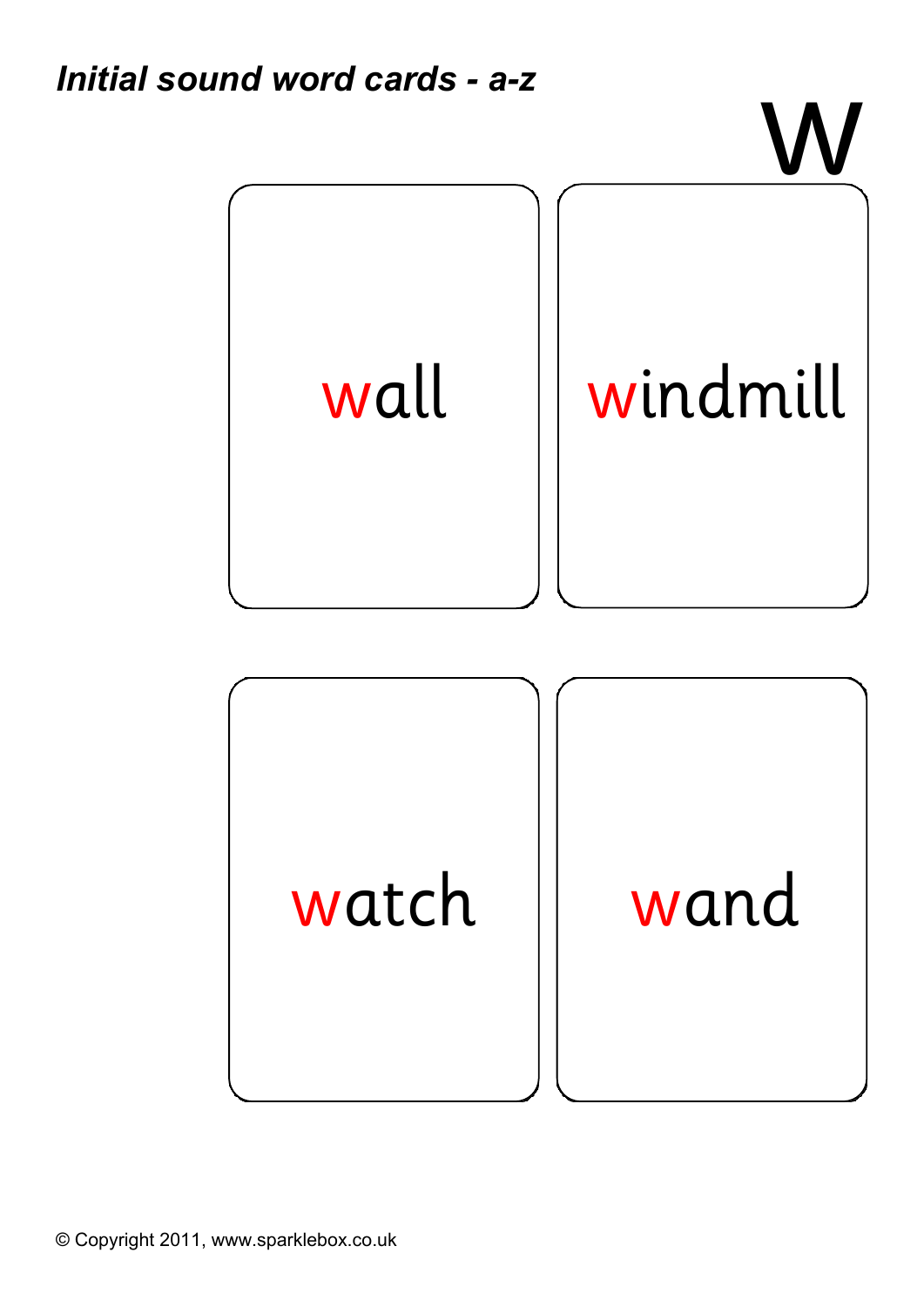![](_page_23_Picture_1.jpeg)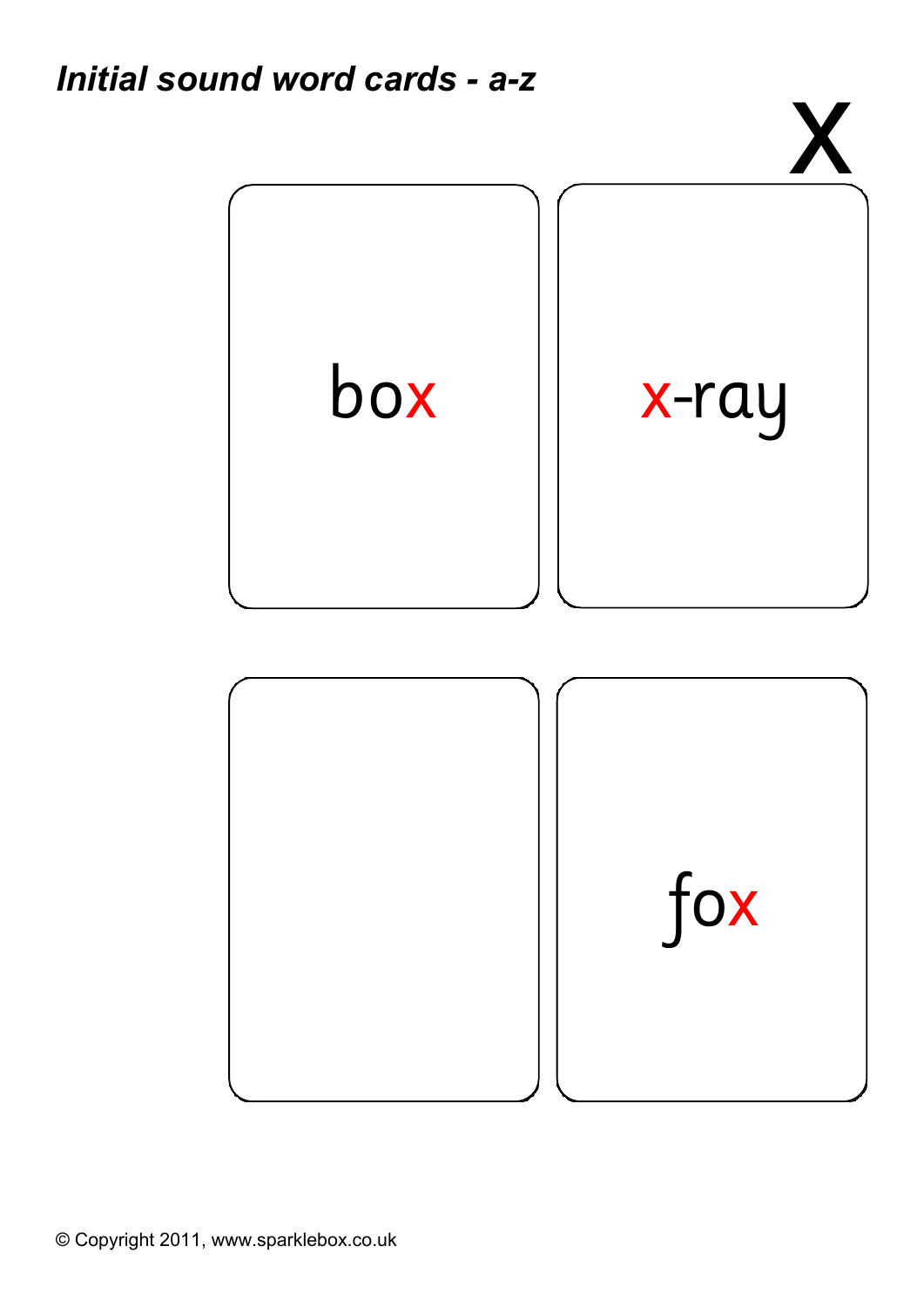![](_page_24_Picture_0.jpeg)